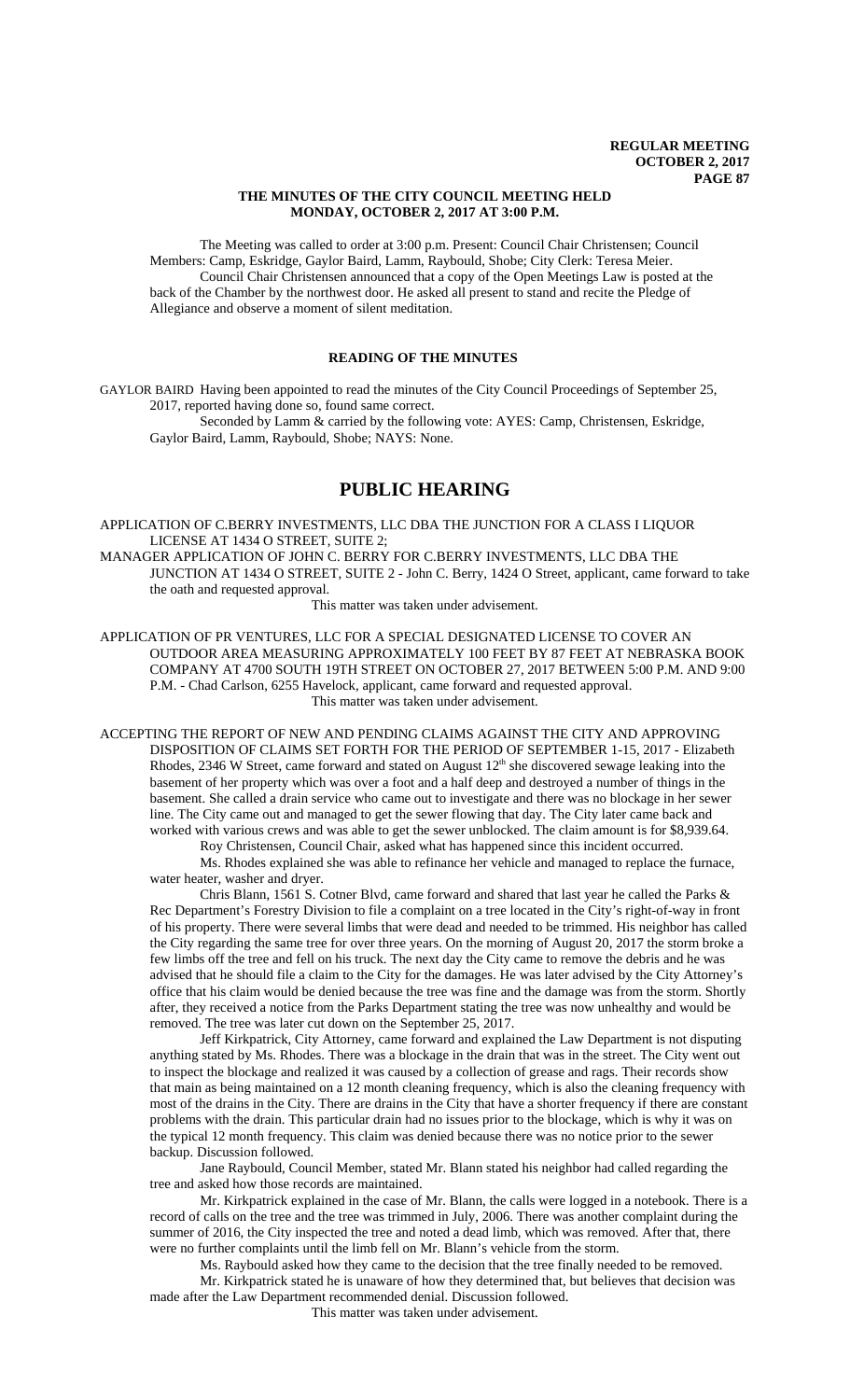APPROVING A CONSERVATION EASEMENT AGREEMENT BETWEEN THE CITY OF LINCOLN AND PCE, INC. TO PRESERVE THE FLOOD STORAGE CAPACITY ON PROPERTY GENERALLY LOCATED AT 1821 YOLANDE AVENUE - Tim Sieh, City Attorney, came forward and explained this is a conservation easement for property located generally east of 14<sup>th</sup> Street and south of Cornhusker Highway. This property sits on the north side of Salt Creek and the easement preserves the area on that lot so that no development can happen to allow the flood storage to continue to be used in that area. This matter was taken under advisement.

APPROVING THE SKATE ZONE REDEVELOPMENT AGREEMENT BETWEEN THE CITY OF LINCOLN AND ACCESS COMMERCIAL, LLC RELATING TO THE REDEVELOPMENT OF PROPERTIES GENERALLY LOCATED AT 300 NORTH 48TH STREET, FOR THE CONSTRUCTION OF A HOTEL, RETAIL BUILDING, PARKING, AND OTHER ASSOCIATED IMPROVEMENTS. (RELATED ITEMS: 17R-241, 17R-242, 17-135) (ACTION DATE: 10/16/17);

AMENDING THE FY 17/18 CIP TO AUTHORIZE AND APPROPRIATE \$960,000 IN TIF FUNDS FOR THE SKATE ZONE PROJECT. (RELATED ITEMS: 17R-241, 17R-242, 17-135) (ACTION DATE: 10/16/17);

AUTHORIZING THE ISSUANCE OF TAX ALLOCATION BONDS FOR THE SKATE ZONE

REDEVELOPMENT PROJECT. (RELATED ITEMS: 17R-241, 17R-242, 17-135) - David Landis, Urban Development Director, came forward and shared this is the replacement of an existing building that is 19,000 square feet with 4 stories of an 11,000 square foot building and a footprint of about 45,000 square feet and an additional 5,600 square foot retail building. The total amount of private sector investment is about \$11 million that will generate about \$960,000 in TIF that the developer would like to use towards the progress of the project. The first use of those funds would be cost of issuance and then the City's administration fee. Then the intersection improvements on  $48<sup>th</sup>$  Street. This allows a protected ingress and egress that is available to other users in that area with a connection to  $50<sup>th</sup>$  Street. There are also facade enhancements and site acquisition improvements. This project will also include 149 parking stalls. Discussion followed.

Tom Huston, 233 S. 13<sup>th</sup> Street, Suite 1900, came forward on behalf of Access Development and shared this project consists of the two primary components of the retail building with a facade fronting both 48th and the east side with a 4 story hotel building to be developed by True Hotel. There is a driveway that exists at the north edge of the property that currently is not protected by the signal. There will be a relocation to the driveway to the south and the signal will have to be replaced. With this relocation, the current 3 way signal will be replaced with a 4 way signal and that will be paid with TIF funds.

Carl Eskridge, Council Member, asked for an explanation of the traffic flow within the property. Mr. Huston explained there is a private drive that is from N.  $48<sup>th</sup>$  to N.  $50<sup>th</sup>$  that can be used for public access. This will be a private drive and there can be traffic calming devices, such as speed bumps installed if there is a problem with speeding through the property. There will be a grade differential from the two buildings.

Leirion Gaylor Baird, Council Member, asked about the retail building and the possible usage. Mr. Huston stated that specific users have not been identified, but it does permit a restaurant with a

drive-thru attached to it. This is the B-2 zoning, which is pretty broad. Ms. Gaylor Baird asked how it would work with a fast food restaurant in that area with the elevations and the facade improvements and how that would be implemented.

Mr. Huston explained that if there are substantial changes to the elevation outside of what was already approved in the Redevelopment Agreement, then there would be further questions asked and further explanation has to be given during the building permit stage.

This matter was taken under advisement.

## **\*\* Council Member Lamm left Chambers at 3:40 p.m. \*\***

AMENDING CHAPTER 5.50 OF THE LINCOLN MUNICIPAL CODE RELATING TO TAXICABS BY AMENDING SECTION 5.50.010, DEFINITIONS, TO ADD A DEFINITION FOR "TRANSPORTATION NETWORK COMPANY"; BY ADDING A NEW SECTION NUMBERED 5.50.015 ENTITLED TRANSPORTATION NETWORK COMPANY, EXEMPTION, TO PROVIDE THAT MOTOR VEHICLES CARRYING PASSENGERS FOR HIRE SOLICITED THROUGH TRANSPORTATION NETWORK COMPANIES SHALL NOT BE CONSIDERED TAXICABS AND SHALL BE EXEMPTED FROM THE PROVISIONS OF LINCOLN MUNICIPAL CODE CHAPTER 5.50; AND REPEALING SECTION 5.50.010 OF THE LINCOLN MUNICIPAL CODE AS HITHERTO EXISTING - Abby Littrell, City Attorney, came forward and shared that it was the City's belief that prior to these amendments that transportation network driver companies such as Uber and Lyft likely fell in the definition of tax drivers under the Lincoln Municipal Code and therefore fell under the regulations of taxi cab drivers. This change in the ordinance will exempt those companies from the licensing and testing requirements by the City.

Jane Raybould, Council Member, stated that the language does not specifically call out or identify that Uber and Lyft are required to be in compliance with State regulations.

Ms. Littrell explained there are two changes within the ordinance in the definition section which mirrors the language in the State Statute and if they fall within our definition they will automatically fall within the State's definition. Even if this did not match the State's definition, it does not exempt them from complying with the State.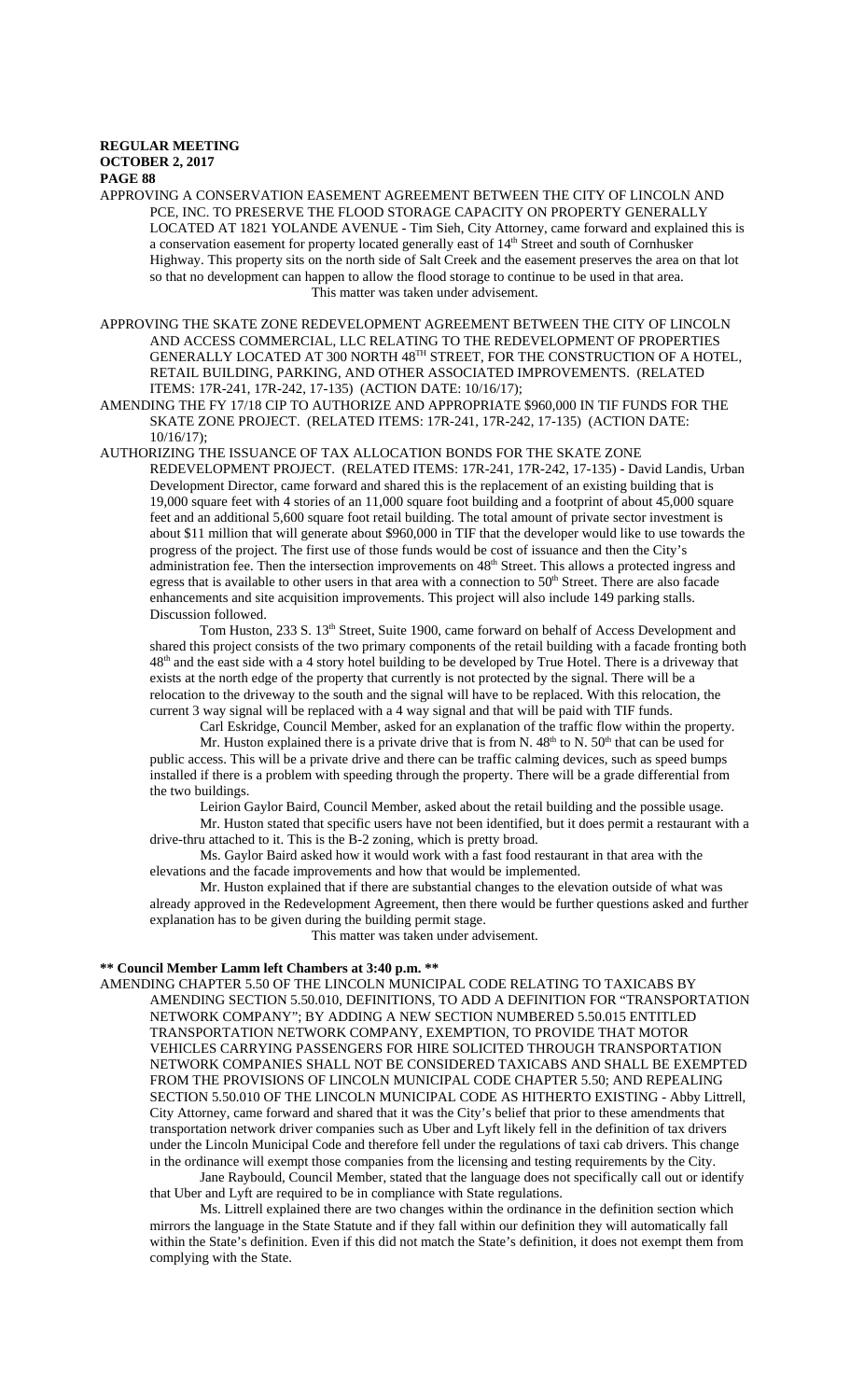Ms. Raybould asked what the process was for the certification within the State.

Ms. Littrell explained there are a number of things that the Transportation Network Company (TNC) is required to certify to the Public Service Commission (PSC): that they perform a background check that is comprehensive to a criminal background check performed by the FBI, that there are a number of moving traffic violations that they cannot exceed, which is 4, they cannot have more than 1 major traffic violation in the last 3 years, they cannot hire anyone who has been convicted of a DUI for a period of 7 years and they cannot permit a registered sex offender to drive, or been convicted of certain felonies.

Jon Camp, Council Member, asked what this changes from our existing ordinance and if they were considered taxi cab drivers, what changes and how onerous would it be to comply with the City ordinance.

Ms. Littrell stated the number of drivers who would fall under the definition of taxi drivers would increase substantially. Uber and Lyft also could not provide an exact number of drivers in Lincoln, but it would increase the workload for the City substantial to perform the background checks and additional work for the Police Department to have all of them licensed. The intent here is to bring the practice in line with what the ordinance says.

Mr. Camp asked for the costs and licensing process of the City.

Teresa Meier, City Clerk, confirmed the fee for a taxi is \$5 for the background check and once approved, another \$10 for the permit.

Jeff Bliemeister, Chief of Lincoln Police Department, came forward and shared that as part of the previously existing resolution, he performed some research on how many taxi backgrounds were processed. In 2016, they performed 141 background investigations for applicants seeking either a new taxi license or a renewal. A new background takes up to 45 minutes and 15 minutes for a renewal. To perform background checks on Uber and Lyft drivers, this would be a very large drain on the personnel resources for Transportation Network Companies to be able to vet them in a similar fashion. LPD officers who patrol the downtown area have noted the change of Uber and Lyft drivers during the bar break hours. This also removes people who are lingering on the streets and eliminates impaired drivers on the streets. Discussion followed.

Mr. Camp asked if it made sense for the Uber and Lyft drivers to have an additional background performed by the City to ensure public safety for the Citizens and the UNL students.

Chief Bliemeister said as part of their research they looked at what the PSC's are doing and sent LPD officers to training on TNC's and to try and get an idea of the vetting process that is performed and to check on the accountability level they have at the corporate level. Based upon what we know happens at the PSC's and what they are told within the private entity itself, in his opinion, the cost associated with that replication of service did not make sense.

Roy Christensen, Council Chair, asked why is the City performing background checks on local taxi companies instead of the PSC's.

Ms. Littrell shared that the requirements for the Uber/Lyft's for the TNC's at the State level are more than for the local taxi cab drivers. Discussion followed.

Carl Eskridge, Council Member, inquired if the State Statute that applies to the TNC's, does not apply to taxi's.

Ms. Littrell explained that it is a different model of how they are administered. In order to be certified through the Public Service Commission, Uber and Lyft have to demonstrate, certify and promise that they are doing all the things that the Statute requires. That is different than the way the PSC regulates taxi cab drivers. The PSC has audit authority to go in and audit the files to make sure TNC companies are compliant with the State Statute.

Ms. Meier stated as a point of clarification the TNC's are required to do FBI level background checks whereas the City only does local. We are not getting a United States wide criminal background. The PSC does not perform the criminal history's on taxi drivers, the City performs those. Discussion followed.

Mark Mitchell, President of Happy Cab, 5440 L Street, Omaha, came forward in opposition.

Discussion followed.

Bill Mulloy, 1711 Harwood Street, Apt 2, came forward in opposition.

Jim Johnson, owner of Leisure Taxi Company, 5008 NW Cummings Street, came forward in opposition.

Andy Pollack, Rembolt Ludtke Law Firm, 1128 Lincoln Mall, Suite 300, came forward on behalf of Happy Cab and stated their opposition on this item does not have to do with Uber, Lyft or Happy Cab, but to the public safety of the driver. It is important that the City ordinance along with the State provide the drivers be vetted. Discussion followed.

#### **\*\* Council Member Lamm returned to Chambers at 4:43 p.m.**

This matter was taken under advisement.

#### CHANGE OF ZONE 17021 – APPLICATION OF SIERRA INVESTMENTS, LLC FOR A CHANGE OF ZONE FROM B-3 COMMERCIAL DISTRICT AND R-6 RESIDENTIAL DISTRICT TO B-4 LINCOLN CENTER BUSINESS DISTRICT ON PROPERTY GENERALLY LOCATED AT 2051 K STREET - Mark Hunzeker, Baylor Evnen Law Firm, 1248 O Street, Suite 600, came forward on behalf of Sierra Investments LLC and stated that 11 years ago on the land where Glenn's Body Shop currently exists was rezoned over the objections of City staff. They were being moved out of the previous establishment by condemnation through the Antelope Valley Project. The design for the building was approved by the Capital Environs Commission. Glenn's Body Shop now needs to expand and the design of the additional building will be identical to the existing building. There was also a special permit that accompanied this change of zone request which was also approved by the Planning Commission. The Planning Department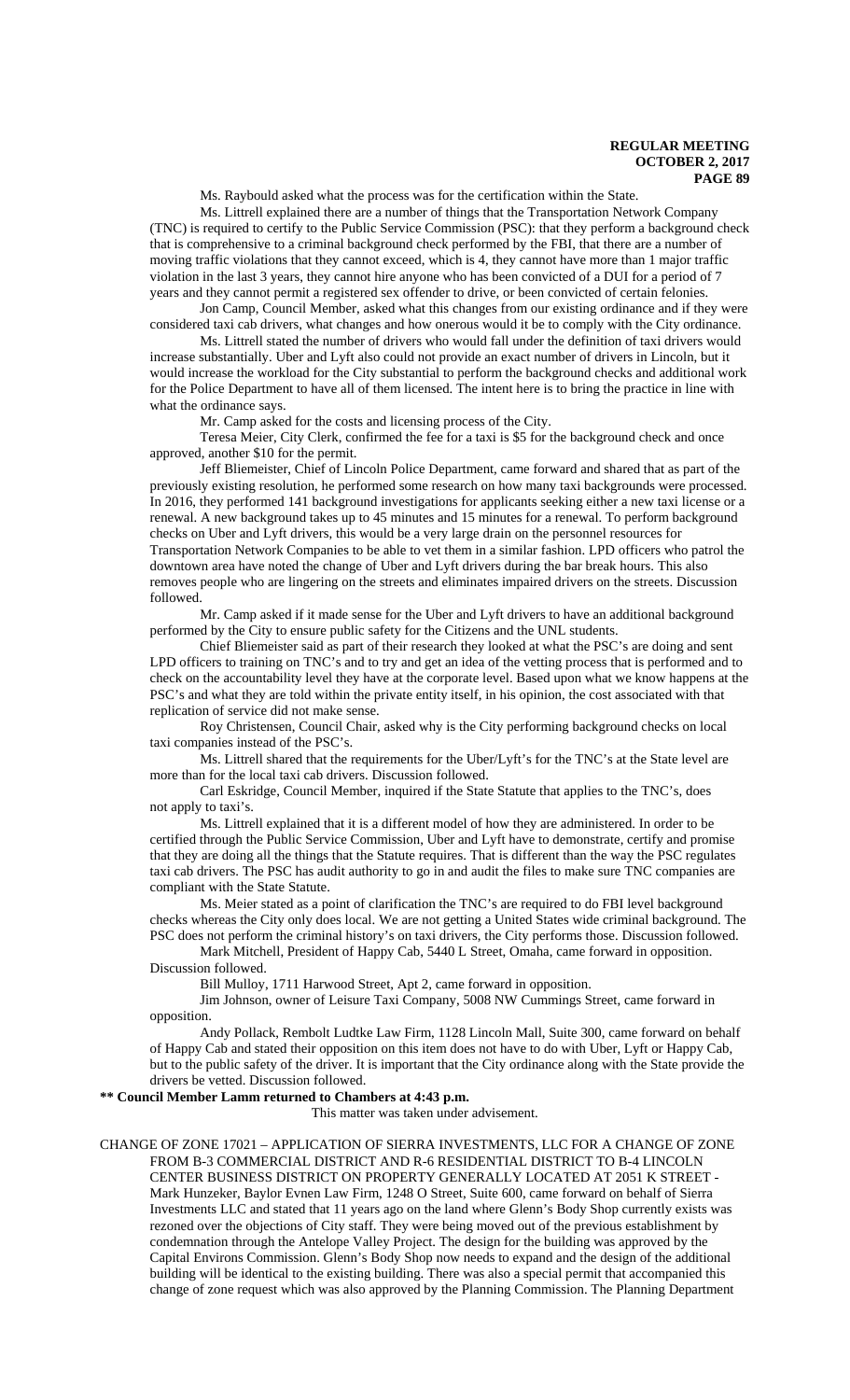asked for landscaping of this site for the existing site and the addition which far exceeds any standards to apply to a site like this. They asked for street trees to be planted on both K Street and 20<sup>th</sup> Street. Public Works wanted to eliminate the west access. Glenn's offered an alternative that would not eliminate the access now, but would give the City the opportunity to eliminate both K Street curb cuts if the use of the property every changed. That was adopted by the Planning Commission and was not appealed. This matter was taken under advisement.

# **COUNCIL ACTION**

## **REPORTS OF CITY OFFICERS**

## APPROVING AN AGREEMENT BETWEEN THE CITY OF LINCOLN ON BEHALF OF THE LINCOLN-LANCASTER COUNTY HEALTH DEPARTMENT AND PONCA TRIBE OF NEBRASKA ON BEHALF OF THE MINORITY HEALTH PARTNERS' INITIATIVE TO ACCEPT A TWO YEAR SUB-GRANT IN THE AMOUNT OF \$68,400.00 TO WORK WITH COMMUNITY PARTNERS ON THE REDUCTION OF MINORITY HEALTH RISKS, INCLUDING ASSISTING CLIENTS IN ACCESSING DENTAL SERVICES - CLERK read the following resolution, introduced by Jane Raybould, who moved its adoption:<br>A-90698 BE

BE IT RESOLVED by the City Council of the City of Lincoln, Nebraska:

That the attached Subgrant Agreement between the City of Lincoln on behalf of the Lincoln-Lancaster County Health Department and Ponca Tribe of Nebraska on behalf of the Minority Health Partners' Initiative to accept a two year subgrant from the Nebraska Department of Health and Human Services in the amount of \$68,400.00 to work with community partners on program goals in the reduction of minority health risks, including the assistance of clients with accessing dental services and establishing a dental home, for a term of July 1, 2017 through June 30, 2019, in accordance with the terms, conditions, and assurances contained in said Subgrant Agreement, is hereby approved and the Mayor is hereby authorized to execute said Subgrant Agreement on behalf of the City.

The City Clerk is directed to return the executed copies of the Subgrant Agreement to Shavonna Lausterer, Director of the Lincoln Lancaster County Health Department.

Introduced by Jane Raybould

Seconded by Eskridge & carried by the following vote: AYES: Camp, Christensen, Eskridge, Gaylor Baird, Lamm, Raybould, Shobe; NAYS: None.

- CLERK'S LETTER AND MAYOR'S APPROVAL OF RESOLUTION PASSED BY CITY COUNCIL ON SEPTEMBER 18, 2017 - CLERK presented said report which was placed on file in the Office of the City Clerk. **(27-1)**
- LINCOLN ELECTRIC SYSTEM'S SEMI-ANNUAL FINANCIAL HIGHLIGHTS ENDING JUNE 30, 2017 FOR AUGUST, 2017 - CLERK presented said report which was placed on file in the Office of the City Clerk. **(40)**

## **PETITIONS & COMMUNICATIONS**

- SETTING THE HEARING DATE OF MONDAY, OCTOBER 16, 2017 AT 3:00 P.M. ON THE APPLICATION OF NUMARK GOLF LLC DBA NUMARK GOLF COURSE FOR A CLASS C LIQUOR LICENSE AT 8901 AUGUSTA DRIVE - CLERK read the following resolution, introduced by Bennie Shobe, who moved its adoption:
- A-90699 BE IT RESOLVED by the City Council, of the City of Lincoln, that a hearing date is hereby set for Monday, October 16, 2017, at 3:00 p.m. or as soon thereafter as possible in the City Council Chambers, County-City Building, 555 S. 10th St., Lincoln, NE for the Application of Numark Golf LLC dba Numark Golf Course for a Class C Liquor License at 8901 Augusta Drive.

If the Police Dept. is unable to complete the investigation by said time, a new hearing date will be set.

Introduced by Bennie Shobe

Seconded by Camp & carried by the following vote: AYES: Camp, Christensen, Eskridge, Gaylor Baird, Lamm, Raybould, Shobe; NAYS: None.

SETTING THE HEARING DATE OF MONDAY, OCTOBER 16, 2017 AT 3:00 P.M. ON THE APPLICATION OF ATEMAJAC INC DBA LA CABANA FOR AN ADDITION OF AN AREA MEASURING APPROXIMATELY 21' X 35' TO THEIR LICENSED PREMISE AT 3223 CORNHUSKER HIGHWAY - CLERK read the following resolution, introduced by Bennie Shobe, who moved its adoption:

A-90700 BE IT RESOLVED by the City Council, of the City of Lincoln, that a hearing date is hereby set for Monday, October 16, 2017, at 3:00 p.m. or as soon thereafter as possible in the City Council Chambers, County-City Building, 555 S. 10th St., Lincoln, NE for the Application of Atemajac Inc dba La Cabana for an addition of an area measuring approximately 21' x 35' to their licensed premise at 3223 Cornhusker Highway.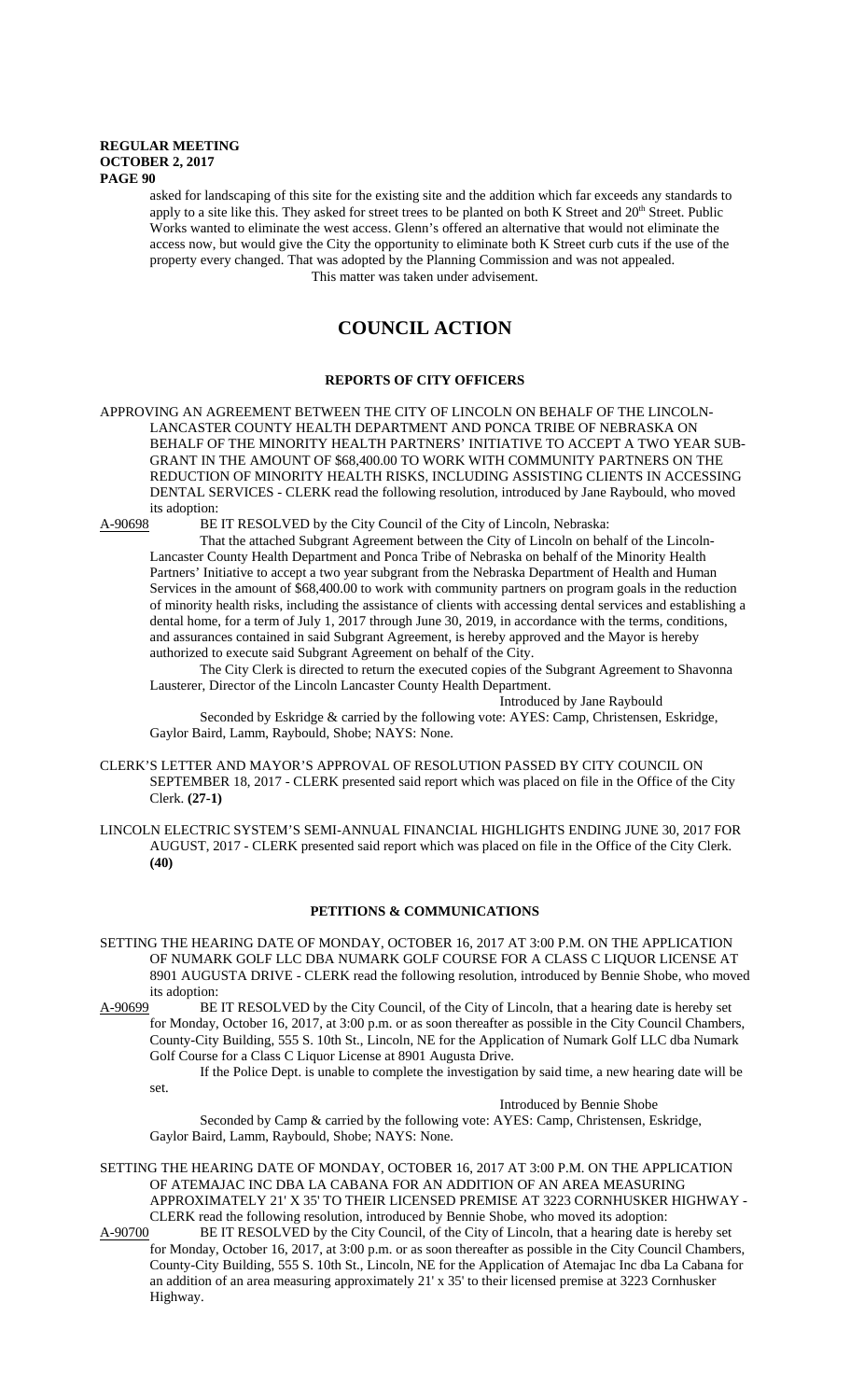If the Police Dept. is unable to complete the investigation by said time, a new hearing date will be

set.

## Introduced by Bennie Shobe

Seconded by Camp & carried by the following vote: AYES: Camp, Christensen, Eskridge, Gaylor Baird, Lamm, Raybould, Shobe; NAYS: None.

- SETTING THE HEARING DATE OF MONDAY, OCTOBER 16, 2017 AT 3:00 P.M. ON THE APPLICATION OF BW& R EAST LINCOLN LLC DBA BUFFALO WINGS & RINGS FOR A CLASS I LIQUOR LICENSE AT 6822 O STREET - CLERK read the following resolution, introduced by Bennie Shobe, who
- moved its adoption:<br>A-90701 BE IT RES BE IT RESOLVED by the City Council, of the City of Lincoln, that a hearing date is hereby set for Monday, October 16, 2017, at 3:00 p.m. or as soon thereafter as possible in the City Council Chambers, County-City Building, 555 S. 10th St., Lincoln, NE for the Application of BW& R East Lincoln LLC dba Buffalo Wings & Rings for a Class I Liquor License at 6822 O Street.

If the Police Dept. is unable to complete the investigation by said time, a new hearing date will be set.

Introduced by Bennie Shobe Seconded by Camp & carried by the following vote: AYES: Camp, Christensen, Eskridge, Gaylor Baird, Lamm, Raybould, Shobe; NAYS: None.

- SETTING THE HEARING DATE OF MONDAY, OCTOBER 23, 2017 AT 3:00 P.M. ON THE MANAGER APPLICATION OF MICHELLE M. EHRESMAN FOR GREENSFIELDS CAFÉ INC DBA GREENSFIELDS AT 7900 S. 87<sup>TH</sup> STREET - CLERK read the following resolution, introduced by Bennie Shobe, who moved its adoption:
- A-90702 BE IT RESOLVED by the City Council, of the City of Lincoln, that a hearing date is hereby set for Monday, October 23, 2017, at 3:00 p.m. or as soon thereafter as possible in the City Council Chambers, County-City Building, 555 S. 10th St., Lincoln, NE for the Manager Application of Michelle M. Ehresman for Greensfields Café Inc dba Greensfields at 7900 S. 87<sup>th</sup> Street.

If the Police Dept. is unable to complete the investigation by said time, a new hearing date will be set.

Introduced by Bennie Shobe

Seconded by Camp & carried by the following vote: AYES: Camp, Christensen, Eskridge, Gaylor Baird, Lamm, Raybould, Shobe; NAYS: None.

- SETTING THE HEARING DATE OF MONDAY, OCTOBER 23, 2017 AT 3:00 P.M. ON THE MANAGER APPLICATION OF RANDY WILSON JR. FOR CHATTERS LLC DBA 1640 EVENT CENTER AT 1640 O STREET - CLERK read the following resolution, introduced by Bennie Shobe, who moved its adoption:
- A-90703 BE IT RESOLVED by the City Council, of the City of Lincoln, that a hearing date is hereby set for Monday, October 23, 2017, at 3:00 p.m. or as soon thereafter as possible in the City Council Chambers, County-City Building, 555 S. 10th St., Lincoln, NE for the Manager Application of Randy Wilson Jr. for Chatters LLC dba 1640 Event Center at 1640 O Street.
	- If the Police Dept. is unable to complete the investigation by said time, a new hearing date will be set.

Introduced by Bennie Shobe

Seconded by Camp & carried by the following vote: AYES: Camp, Christensen, Eskridge, Gaylor Baird, Lamm, Raybould, Shobe; NAYS: None.

SETTING THE HEARING DATE OF MONDAY, OCTOBER 23, 2017 AT 3:00 P.M. ON THE MANAGER APPLICATION OF DONALD V. CARY III FOR WILDERNESS RIDGE LLC DBA WILDERNESS RIDGE GOLF COURSE AT 1800 WILDERNESS WOODS PLACE - CLERK read the following resolution, introduced by Bennie Shobe, who moved its adoption:

A-90704 BE IT RESOLVED by the City Council, of the City of Lincoln, that a hearing date is hereby set for Monday, October 23, 2017, at 3:00 p.m. or as soon thereafter as possible in the City Council Chambers, County-City Building, 555 S. 10th St., Lincoln, NE for the Manager Application of Donald V. Cary III for Wilderness Ridge LLC dba Wilderness Ridge Golf Course at 1800 Wilderness Woods Place. If the Police Dept. is unable to complete the investigation by said time, a new hearing date will be set.

Introduced by Bennie Shobe

Seconded by Camp & carried by the following vote: AYES: Camp, Christensen, Eskridge, Gaylor Baird, Lamm, Raybould, Shobe; NAYS: None.

INFORMAL PETITION TO CREATE A PAVING DISTRICT ON WEST NANCE AVENUE BETWEEN NW 8TH AND NW 9TH STREETS SUBMITTED BY HEATHER NUNN - CLERK presented said report which was referred to Public Works.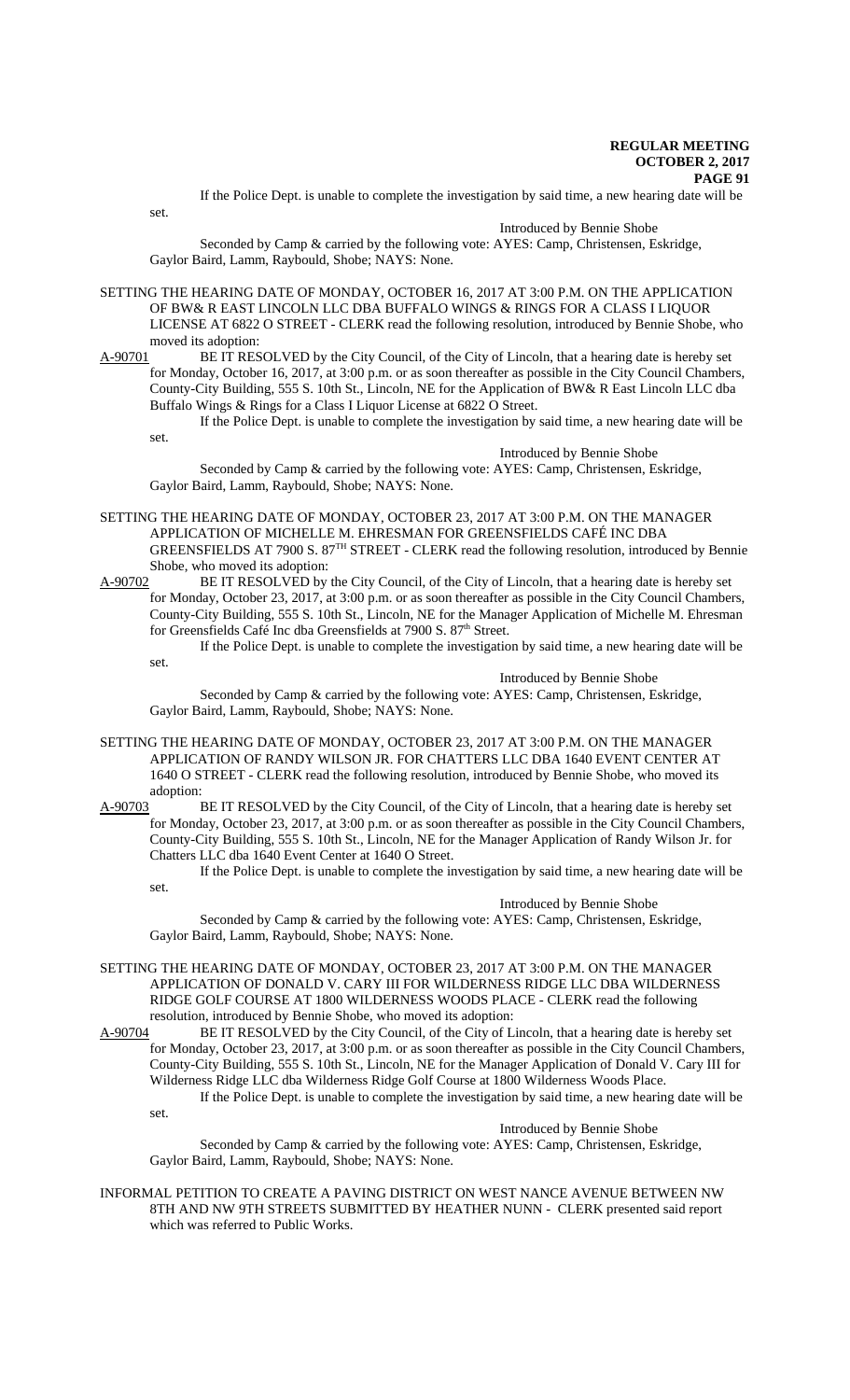## **LIQUOR RESOLUTIONS**

APPLICATION OF C.BERRY INVESTMENTS, LLC DBA THE JUNCTION FOR A CLASS I LIQUOR LICENSE AT 1434 O STREET, SUITE 2 - CLERK read the following resolution, introduced by Jon Camp, who moved its adoption for approval:

A-90705 BE IT RESOLVED by the City Council of the City of Lincoln, Nebraska:

That after hearing duly had as required by law, consideration of the facts of this application, the Nebraska Liquor Control Act, and the pertinent City ordinances, the City Council recommends that the application of C.Berry Investments, LLC dba The Junction for a Class "I" liquor license at 1434 O Street, Suite 2, Lincoln, Nebraska, for the license period ending April 30, 2018, be approved with the condition that:

1. All employees must possess a valid Responsible Beverage Server/Seller Permit as required by Section 5.04.124 of the Lincoln Municipal Code.

2. The premises must comply in every respect with all city and state regulations. The City Clerk is directed to transmit a copy of this resolution to the Nebraska Liquor Control Commission.

Introduced by Jon Camp

Seconded by Gaylor Baird & carried by the following vote: AYES: Camp, Christensen, Eskridge, Gaylor Baird, Lamm, Raybould, Shobe; NAYS: None.

MANAGER APPLICATION OF JOHN C. BERRY FOR C.BERRY INVESTMENTS, LLC DBA THE JUNCTION AT 1434 O STREET, SUITE 2 - CLERK read the following resolution, introduced by Jon Camp, who moved its adoption for approval:<br>A-90706 WHEREAS, C.Berry Investments, L

WHEREAS, C.Berry Investments, LLC dba The Junction located at 1434 O Street, Suite 2,

Lincoln, Nebraska has been approved for a Retail Class "I" liquor license, and now requests that John C. Berrry be named manager;

WHEREAS, John C. Berry appears to be a fit and proper person to manage said business. NOW, THEREFORE, BE IT RESOLVED by the City Council of the City of Lincoln, Nebraska: That after hearing duly had as required by law, consideration of the facts of this application, the Nebraska Liquor Control Act, and the pertinent City ordinances, the City Council recommends that John C.

Berry be approved as manager of this business for said licensee.

The City Clerk is directed to transmit a copy of this resolution to the Nebraska Liquor Control Commission.

Introduced by Jon Camp

Seconded by Gaylor Baird & carried by the following vote: AYES: Camp, Christensen, Eskridge, Gaylor Baird, Lamm, Raybould, Shobe; NAYS: None.

MANAGER APPLICATION OF SCOTT E. FOLEY FOR STAR CITY HOCKEY, LLC DBA LINCOLN STARS HOCKEY AT 1880 NORTH ANTELOPE VALLEY PARKWAY - PRIOR to reading:

CAMP Moved to continue Public Hearing & Action 2 weeks to 10/16/17. Seconded by Raybould & carried by the following vote: AYES: Camp, Christensen, Eskridge, Gaylor Baird, Lamm, Raybould, Shobe. NAYS: None.

APPLICATION OF PR VENTURES, LLC FOR A SPECIAL DESIGNATED LICENSE TO COVER AN OUTDOOR AREA MEASURING APPROXIMATELY 100 FEET BY 87 FEET AT NEBRASKA BOOK COMPANY AT 4700 SOUTH 19TH STREET ON OCTOBER 27, 2017 BETWEEN 5:00 P.M. AND 9:00 P.M. - CLERK read the following resolution, introduced by Jon Camp, who moved its adoption for approval:

A-90707 BE IT RESOLVED by the City Council of the City of Lincoln, Nebraska:

That after hearing duly had as required by law, consideration of the facts of this application, the Nebraska Liquor Control Act, and the pertinent City ordinances, the City Council recommends that the application of PR Ventures, LLC for a special designated license to cover an outdoor area measuring approximately 100 feet by 87 feet at Nebraska Book Company at 4700 South 19th Street on October 27, 2017 between 5:00 p.m. and 9:00 p.m., be approved with the condition that the premises complies in every respect with all City and State regulations and with the following requirements:

1. Identification to be checked, wristbands required on all parties wishing to consume

alcohol.

2. Adequate security shall be provided for the event.

3. The area requested for the permit shall be separated from the public by a fence or other means.

4. Responsible alcohol service practices shall be followed.

BE IT FURTHER RESOLVED the City Clerk is directed to transmit a copy of this resolution to the Nebraska Liquor Control Commission.

Introduced by Jon Camp

Seconded by Gaylor Baird & carried by the following vote: AYES: Camp, Christensen, Eskridge, Gaylor Baird, Lamm, Raybould, Shobe; NAYS: None.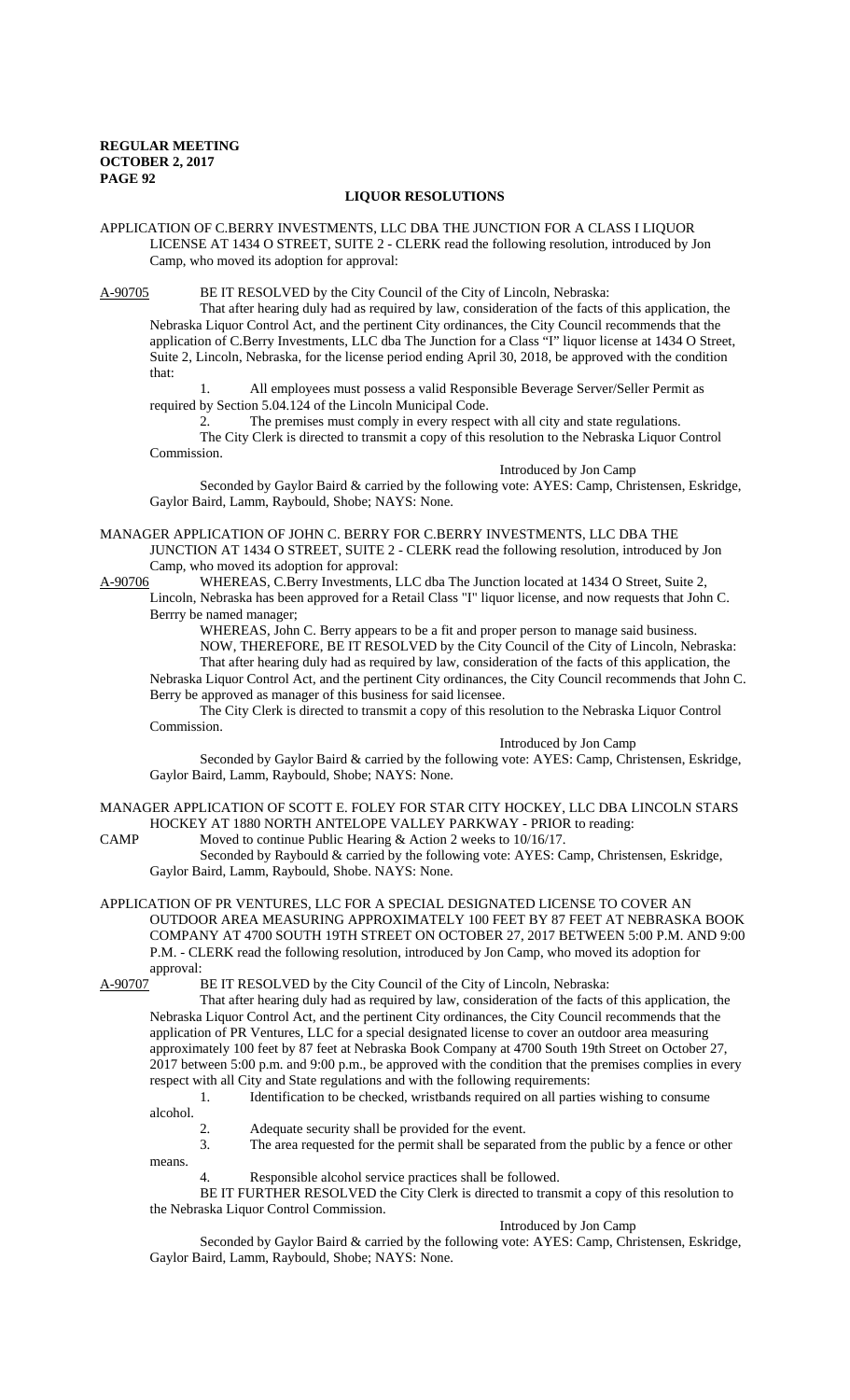#### **PUBLIC HEARING - RESOLUTIONS**

|                 | ACCEPTING THE REPORT OF NEW AND PENDING CLAIMS AGAINST THE CITY AND APPROVING     |
|-----------------|-----------------------------------------------------------------------------------|
|                 | DISPOSITION OF CLAIMS SET FORTH FOR THE PERIOD OF SEPTEMBER 1-15, 2017 - PRIOR to |
| reading:        |                                                                                   |
| <b>ESKRIDGE</b> | Moved to amend Bill No. 17R-245 in the following manner:                          |

On line 13, the claim of Anne Romjue should be removed from the list of DENIED CLAIMS. Seconded by Lamm & carried by the following vote: AYES: Camp, Christensen, Eskridge, Gaylor Baird, Lamm, Raybould, Shobe. NAYS: None.

SHOBE Made a verbal amendment on Bill No. 17R-245 to remove the claim of Lyle Schmidt, Zohal Saeed and Chris Blann from the list of DENIED CLAIMS.

Seconded by Lamm & carried by the following vote: AYES: Camp, Christensen, Eskridge, Gaylor Baird, Lamm, Raybould, Shobe. NAYS: None.

CLERK Read the following resolution, introduced by Jane Raybould, who moved its adoption as amended:<br>A-90708 BE IT RESOLVED by the City Council of the City of Lincoln, Nebraska: BE IT RESOLVED by the City Council of the City of Lincoln, Nebraska:

That the claims listed in the attached report, marked as Exhibit "A", dated September 18, 2017, of various new and pending tort claims filed against the City of Lincoln with the Office of the City Attorney or the Office of the City Clerk, as well as claims which have been disposed of, are hereby received as required by Neb. Rev. Stat. § 13-905 (Reissue 1997). The dispositions of claims by the Office of the City Attorney, as shown by the attached report, are hereby approved:

Farmers Mutual  $a/s/o$ 

DENIED CLAIMS ALLOWED/SETTLED CLAIMS

| Lyle Schmit             | <del>\$3,358.37-</del> |  |
|-------------------------|------------------------|--|
| <b>Elizabeth Rhodes</b> | 8,939.64               |  |
| <del>Zohal Saeed</del>  | NAS*                   |  |
| Anne Romiue             | <del>4,505.64</del>    |  |
| Chris Blann             | <del>13,096.93 </del>  |  |
| Peg Phillips-Coogan     | 4,786.00               |  |
| <b>Sharon Ernst</b>     | 121.66                 |  |
| Deloris Cole            | 30.00                  |  |
| * No Amount Specified   |                        |  |

The City Attorney is hereby directed to mail to the various claimants listed herein a copy of this resolution which shows the final disposition of their claim.

Introduced by Jane Raybould

Michael Schaefer  $$6,448.51$ Lincoln Baptist Church 239.84 Shawn Podraza 1,473.11 Jason W. Hayes 509.36

Seconded by Eskridge & carried by the following vote: AYES: Camp, Christensen, Eskridge, Gaylor Baird, Lamm, Raybould, Shobe; NAYS: None.

APPROVING A CONSERVATION EASEMENT AGREEMENT BETWEEN THE CITY OF LINCOLN AND PCE, INC. TO PRESERVE THE FLOOD STORAGE CAPACITY ON PROPERTY GENERALLY LOCATED AT 1821 YOLANDE AVENUE - CLERK read the following resolution, introduced by Jane Raybould, who moved its adoption:

A-90709 WHEREAS, PCE, Inc. desires to convey a permanent Conservation Easement to the City of Lincoln to preserve the flood storage capacity on property generally located at 1821 Yolande Avenue and legally described as:

A portion of Lot 220 I.T. and Lot 221 I.T., located in the Northwest Quarter of Section 13, Township 10 North, Range 6 East of the 6th P.M., Lincoln, Lancaster County, Nebraska, and more particularly described as follows:

Commencing at the northwest corner of said Lot 220 I.T., thence south along the west line of said Lot 220 I.T., along an assumed bearing of south 01 degree 20 minutes 04 seconds west, a distance of 530.00 feet to the point of beginning; thence south 88 degrees 30 minutes 14 seconds east, along a line that is 530.00 feet south of and parallel with the north line of said Lot 220 I.T., and Lot 221 I.T., a distance of 145.68 feet to a point; thence south 01 degree 22 minutes 09 seconds west, a distance of 23.00 feet to a point on the south line of said Lot 221 I.T.; thence south 77 degrees 16 minutes 26 seconds west, along the south line of said Lot 221 I.T., and Lot 220 I.T., a distance of 150.16 feet to the southwest corner of said Lot 220 I.T.; thence north 01 degree 20 minutes 04 seconds east, along the west line of said Lot 220 I.T., a distance of 59.91 feet to the point of beginning. Said tract contains a calculated area of 6,037.89 square feet or 0.14 acres, more or less; and

WHEREAS, conveyance of this conservation easement to the City of Lincoln would further the goals of the Comprehensive Plan relating to preserving the flood storage capacity by restricting the development of the property.

WHEREAS, the Planning Commission found this proposed Conservation Easement to be in conformity with the Comprehensive Plan as approved by Resolution No. PC-01568 on August 30, 2017.

NOW, THEREFORE, BE IT RESOLVED by the City Council of the City of Lincoln, Nebraska:

That PCE, Inc.'s offer to grant a Conservation Easement to the City of Lincoln over the property legally described above and in accordance with the terms of the Conservation Easement Agreement, attached hereto and marked as Attachment "A", is hereby accepted and approved.

BE IT FURTHER RESOLVED that the Mayor is authorized to execute the Conservation Easement Agreement on behalf of the City of Lincoln, Nebraska.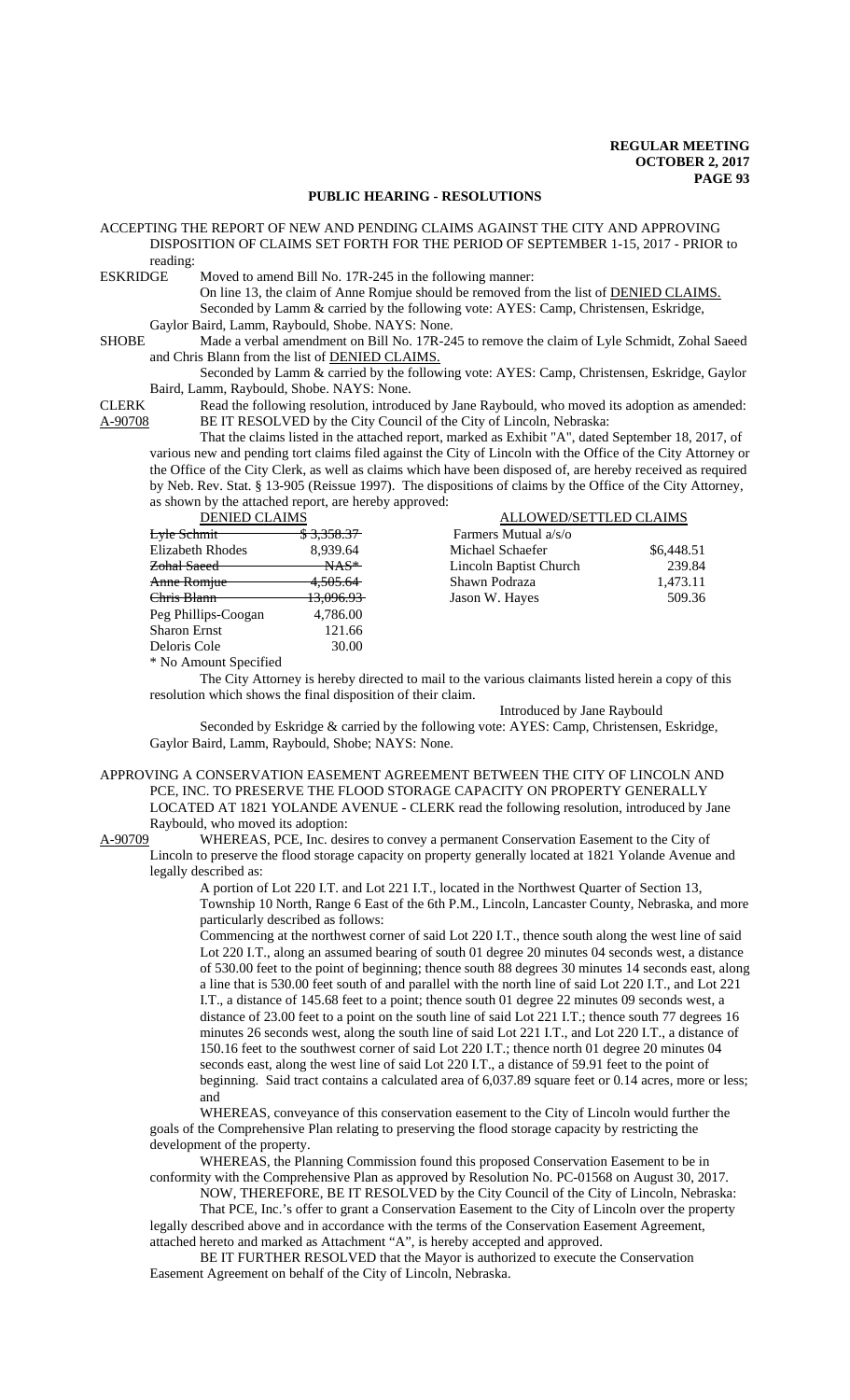BE IT FURTHER RESOLVED that the City Clerk is directed to return the original Conservation Easement to Tim Sieh, Assistant City Attorney, for recording with the Register of Deeds.

Introduced by Jane Raybould Seconded by Eskridge & carried by the following vote: AYES: Camp, Christensen, Eskridge, Gaylor Baird, Lamm, Raybould, Shobe; NAYS: None.

## PUBLIC HEARING ORDINANCES - 2<sup>ND</sup> READING & RELATED RESOLUTIONS

- APPROVING THE SKATE ZONE REDEVELOPMENT AGREEMENT BETWEEN THE CITY OF LINCOLN AND ACCESS COMMERCIAL, LLC RELATING TO THE REDEVELOPMENT OF PROPERTIES GENERALLY LOCATED AT 300 NORTH 48TH STREET, FOR THE CONSTRUCTION OF A HOTEL, RETAIL BUILDING, PARKING, AND OTHER ASSOCIATED IMPROVEMENTS. (RELATED ITEMS: 17R-241, 17R-242, 17-135) (ACTION DATE: 10/16/17)
- AMENDING THE FY 17/18 CIP TO AUTHORIZE AND APPROPRIATE \$960,000 IN TIF FUNDS FOR THE SKATE ZONE PROJECT. (RELATED ITEMS: 17R-241, 17R-242, 17-135) (ACTION DATE: 10/16/17)
- AUTHORIZING THE ISSUANCE OF TAX ALLOCATION BONDS FOR THE SKATE ZONE REDEVELOPMENT PROJECT. (RELATED ITEMS: 17R-241, 17R-242, 17-135) - CLERK read an ordinance, introduced by Jane Raybould, authorizing and providing for the issuance of City of Lincoln, Nebraska Tax Allocation Bonds, notes or other obligations, in one or more taxable or tax-exempt series, in an aggregate principal amount not to exceed \$960,000.00 for the purpose of (1) paying the costs of acquiring, purchasing, constructing, reconstructing, improving, extending, rehabilitating, installing, equipping, furnishing and completing certain property and improvements within the City's Skate Zone Redevelopment Project Area, and (2) paying the costs of issuance thereof; prescribing the form and certain details of the bonds, notes or other obligations; pledging certain tax revenue and other revenue to the payment of the principal of and interest on the bonds, notes or other obligations as the same become due; limiting payment of the bonds, notes or other obligations to such tax revenues; creating and establishing funds and accounts; delegating, authorizing and directing the finance director to exercise his independent discretion and judgment in determining and finalizing certain terms and provisions of the bonds, notes or other obligations not specified herein; taking other actions and making other covenants and agreements in connection with the foregoing; and related matters, the second time.
- AMENDING CHAPTER 5.50 OF THE LINCOLN MUNICIPAL CODE RELATING TO TAXICABS BY AMENDING SECTION 5.50.010, DEFINITIONS, TO ADD A DEFINITION FOR "TRANSPORTATION NETWORK COMPANY"; BY ADDING A NEW SECTION NUMBERED 5.50.015 ENTITLED TRANSPORTATION NETWORK COMPANY, EXEMPTION, TO PROVIDE THAT MOTOR VEHICLES CARRYING PASSENGERS FOR HIRE SOLICITED THROUGH TRANSPORTATION NETWORK COMPANIES SHALL NOT BE CONSIDERED TAXICABS AND SHALL BE EXEMPTED FROM THE PROVISIONS OF LINCOLN MUNICIPAL CODE CHAPTER 5.50; AND REPEALING SECTION 5.50.010 OF THE LINCOLN MUNICIPAL CODE AS HITHERTO EXISTING - CLERK read an ordinance, introduced by Jane Raybould, amending Chapter 5.50 of the Lincoln Municipal Code relating to Taxicabs by amending Section 5.50.010, Definitions, to add a definition for "Transportation Network Company"; by adding a new Section numbered 5.50.015 entitled Transportation Network Company, Exemption, to provide that motor vehicles and persons driving motor vehicles carrying passengers for hire solicited through transportation network companies, shall not be

considered taxicabs and shall be exempted from the provisions of Lincoln Municipal Code Chapter 5.50; and repealing Section 5.50.010 of the Lincoln Municipal Code as hitherto existing, the second time.

CHANGE OF ZONE 17021 – APPLICATION OF SIERRA INVESTMENTS, LLC FOR A CHANGE OF ZONE FROM B-3 COMMERCIAL DISTRICT AND R-6 RESIDENTIAL DISTRICT TO B-4 LINCOLN CENTER BUSINESS DISTRICT ON PROPERTY GENERALLY LOCATED AT 2051 K STREET - CLERK read an ordinance, introduced by Jane Raybould, amending the Lincoln Zoning District Maps adopted by reference and made a part of Title 27 of the Lincoln Municipal Code, pursuant to Section 27.05.020 of the Lincoln Municipal Code, by changing the boundaries of the districts established and shown thereon, the second time.

## **ORDINANCES - 3RD READING & RELATED RESOLUTIONS**

ORDINANCE APPROVING (1) AMENDMENT TO THE MASTER SITE LEASE FROM THE CITY AND THE COUNTY OF LANCASTER, NEBRASKA TO THE LINCOLN-LANCASTER COUNTY PUBLIC BUILDING COMMISSION, (2) AMENDMENT TO THE MASTER LEASE AGREEMENT FROM THE COMMISSION TO THE COUNTY AND THE CITY AND (3) THE ISSUANCE OF NOT TO EXCEED \$1,700,000 OF THE COMMISSION'S TAX SUPPORTED LEASE RENTAL REVENUE REFUNDING BONDS, SERIES 2017 - CLERK read an ordinance, introduced by Leirion Gaylor Baird, of the City of Lincoln, Nebraska (the "City") approving (A) an amendment to the Master Site Lease among the City and the County of Lancaster, Nebraska (the "County"), jointly, as Lessor and the Lincoln-Lancaster County Public Building Commission (the "Commission"), as Lessee, with respect to the various facilities operated by the Commission (the "Premises"), (B) and amendment to the Master Lease Agreement among the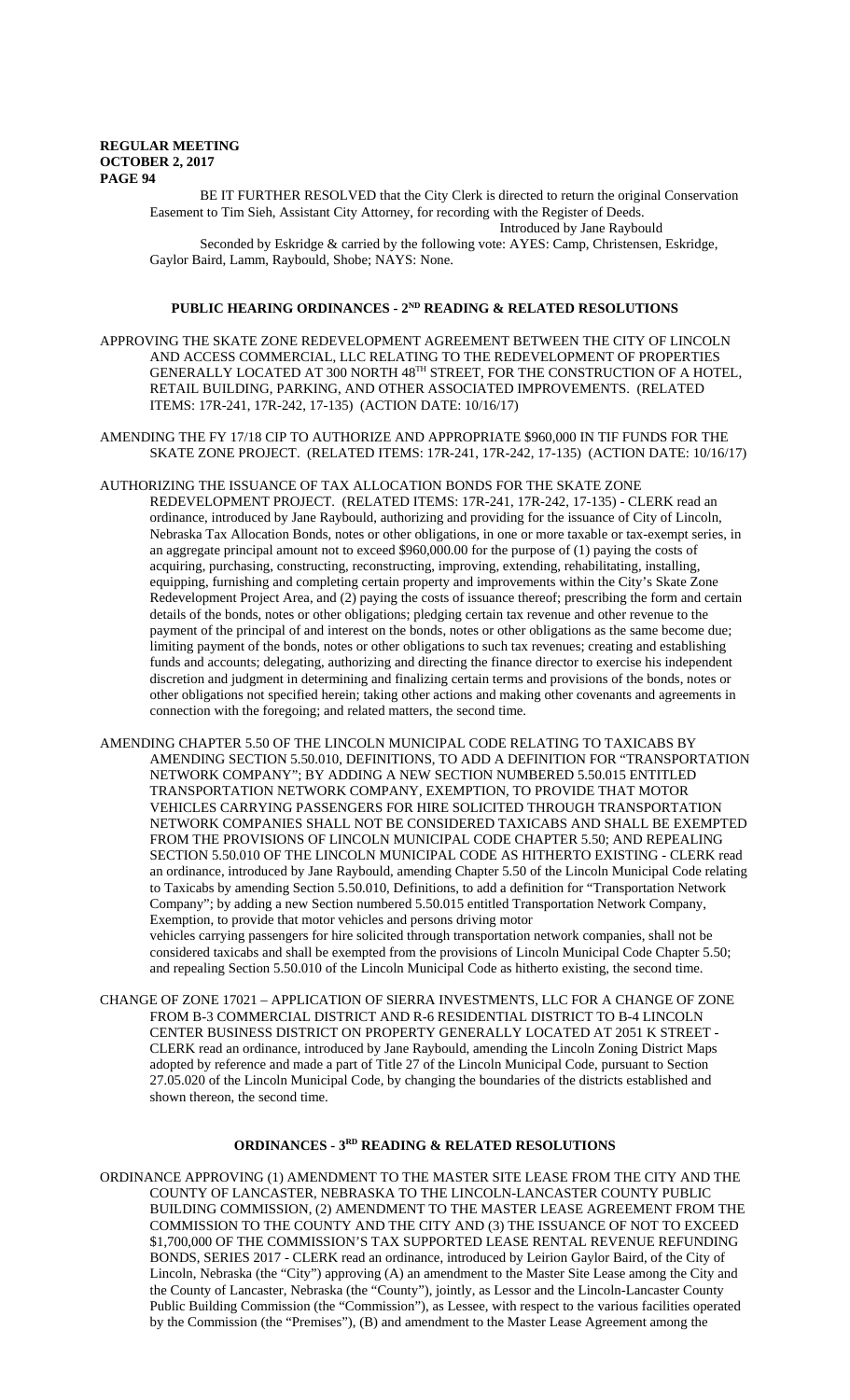Commission, as Lessor, to the Premises, and (C) the issuance of not to exceed \$1,700,000 in aggregate stated principal amount of the Commission's tax supported Lease Rental Revenue Bonds, series 2017; and related matters, the third time.

GAYLOR BAIRD Moved to pass the ordinance as read.

Seconded by Raybould & carried by the following vote: AYES: Camp, Christensen, Eskridge, Gaylor Baird, Lamm, Raybould, Shobe; NAYS: None.

The ordinance, being numbered **#20560**, is recorded in Ordinance Book 33.

## **RESOLUTIONS - 1ST READING**

- REAPPOINTING ERIC T. HOKE TO THE CITIZEN POLICE ADVISORY BOARD FOR A TERM EXPIRING NOVEMBER 17, 2019. *(CONSENT)*
- REAPPOINTING SCOTT HATFIELD, ROSHAN PAJNIGAR, AND CAMEYA RAMIREZ-ROUSSEAU TO THE CITIZEN POLICE ADVISORY BOARD FOR TERMS EXPIRING NOVEMBER 17, 2020. *(CONSENT)*
- REAPPOINTING MELISSA MARSH, MARK ORR, AND MELISSA WILKERSON TO THE VETERANS MEMORIAL GARDEN ADVISORY COUNCIL FOR TERMS EXPIRING NOVEMBER 1, 2020. *(CONSENT)*
- HEARING ON ONE AND SIX YEAR STREETS AND HIGHWAY PROGRAM AS REQUIRED BY STATE STATUTE.
- APPROVING AN AMENDED CONSERVATION EASEMENT AGREEMENT BETWEEN APPLE'S WAY, INC., THE CITY OF LINCOLN, NEBRASKA, AND THE LOWER PLATTE SOUTH NATURAL RESOURCES DISTRICT TO MODIFY THE TERMS AND BOUNDARIES OF THE EXISTING EASEMENT ON PROPERTY GENERALLY LOCATED AT THE INTERSECTION OF SOUTH 27TH STREET AND ROKEBY ROAD.
- AUTHORIZING AN APPLICATION TO THE NEBRASKA GAME & PARKS COMMISSION FOR LAND AND WATER CONSERVATION GRANT FUNDING ASSISTANCE FOR THE RENOVATION OF TWO NEIGHBORHOOD PARK PLAYGROUNDS (IRVINGDALE AND RUDGE PARKS).
- ASSESSING PUBLIC HEALTH NUISANCE ABATEMENT COSTS ASSOCIATED WITH THE CLEARING OF PUBLIC NUISANCES BY THE HEALTH DEPARTMENT TO THE FOLLOWING BENEFITTED PROPERTIES: 2919 APPLE ST., 1004 PEACH/1838 S.  $10^{TH}$ , 1546 S.  $21^{ST}$  ST., 1434 N.  $27^{TH}$  ST., 2725 A ST., 301 S. 54<sup>TH</sup> ST., 520 S. 25<sup>TH</sup> ST., 800 GARFIELD ST., 1336 N. 39<sup>TH</sup> ST., 1245 N. 21<sup>ST</sup> ST., 1237 N.  $21^{ST}$  ST., 4300 D ST., 4842 ADAMS ST. 112 W. DAWES AVE., 2975 HOLDREGE ST., 3000 S. 46<sup>TH</sup> ST., 1409 N. 21<sup>ST</sup> ST., 815 N. 24<sup>TH</sup> ST., 1533 GRACE AVE., 2200 DEVOE DR., 2545 THERESA ST. #F14, 2545 THERESA ST. #F11, 353 S. 26TH ST., AND 1112 NEW HAMPSHIRE.

## **ORDINANCES - 1ST READING & RELATED RESOLUTIONS (AS REQUIRED)**

- AMENDING CHAPTER 2.76 OF THE LINCOLN MUNICIPAL CODE RELATING TO PERSONNEL SYSTEM BY AMENDING SECTIONS 2.76.130, 2.76.135, 2.76.145, 2.76.160, 2.76.175, AND 2.76.200; AND REPEALING SECTIONS 2.76.130, 2.76.135, 2.76.145, 2.76.160, 2.76.175, AND 2.76.200 AS HITHERTO EXISTING - CLERK read an ordinance, introduced by Bennie Shobe, amending Chapter 2.75 of the Lincoln Municipal Code relating to Personnel System by amending Section 2.76.130, 2.76.135, 2.76.145, 2.76.160, 2.76.175, and 2.76.200; and repealing Sections 2.76.130, 2.76.135, 2.76.145, 2.76.160, 2.76.175, and 2.76.200 as hitherto existing, the first time.
- APPROVING A REAL ESTATE SALES AGREEMENT BETWEEN THE CITY OF LINCOLN AND KELLY CUSTOM HOMES LTD., D/B/A NEBRASKA COTTAGE COMPANY FOR THE SALE OF CITY OWNED PROPERTY GENERALLY LOCATED AT 3268 RANDOLPH STREET - CLERK read an ordinance, introduced by Bennie Shobe, approving a Real Estate Sales Agreement between the City of Lincoln and Kelly Custom Homes Ltd., d/b/a Nebraska Cottage Company authorizing the sale of City owned property generally located at 3268 Randolph Street, Lincoln, Nebraska, the first time.